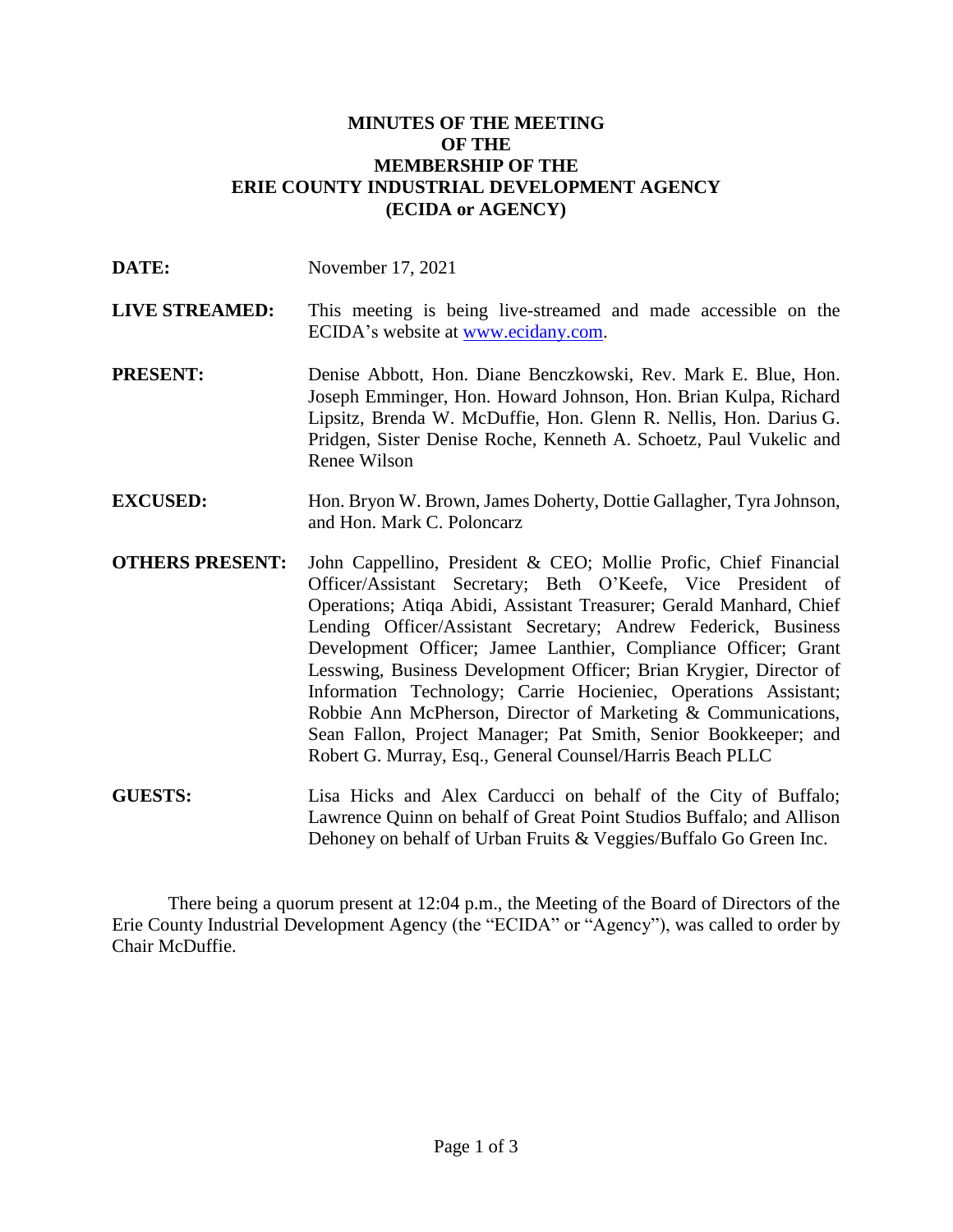## **MINUTES**

The minutes of the October 27, 2021 meeting of the members were presented. Sister Denise moved and Mr. Johnson seconded to approve of the minutes. Ms. McDuffie called for the vote and the minutes were unanimously approved.

## **REPORTS/ACTION ITEMS/INFORMATION ITEMS**

At this point in time, Mr. Emminger and Mr. Blue joined the meeting.

Financial Report. Ms. Profic noted that the ECIDA finished the month of October with total assets of \$29.3M (includes unrestricted cash of over \$7.2M available for Agency operations) and net assets of \$20.5M. When compared to December 2020 figures, total assets have increased despite a YTD loss from operations. This is due to the collection of PILOT payments as the administrator under several PIF Agreements, which increases both restricted cash and funds held on behalf of others. The monthly income statement shows an overall net loss of \$8,000 in October. Operating revenues of \$224,000 were above our monthly budgeted total by \$6,000 (\$101K of admin/application fees received so far in November). Operating expenses of \$209,000 are below our monthly budget. Under Special Project Grants, we continue to disburse PPE grants approved under our COVID-disaster relief program, with \$23,000 of PPE grant funds disbursed to 4 grantees in October. The year-to-date Income Statement shows revenues of close to \$2.5M, including administrative fee revenue of \$1.7M. Through October, the Agency has recognized 97% of its annual budgeted administrative fees. Expenses of \$2.1M are \$32,000 below budget. Special project grants, including EDA CARES Act funding, passed through to RDC of \$5.2M and distributions of PPE grant funding. Ms. Profic reminded members that the \$1M allocated for the PPE grant program was done so out of the ECIDA's excess general funds that had built up over the years, essentially coming out of the savings account (Because those grants must be expensed in the current year, we can expect to continue to see a net loss going forward). Similarly, strategic initiatives are funds that have been Board approved to use from UDAG funds. After taking into account the strategic initiatives and depreciation, there is currently a net loss of \$563,000 for the year. Ms. McDuffie directed that the report be received and filed.

2021 Tax Incentive Induced/Closing Schedule/Estimated Real Property Tax Impact. Mr. Cappellino presented this report. Ms. McDuffie directed that the report be received and filed.

At this point in time, Ms. Wilson joined the meeting

Policy Committee Update. Mr. Lipsitz presented the report of the most recently held Policy Committee meeting and noted the members approved the Great Point project which is being presented to the Agency today. Ms. McDuffie directed that the report be received and filed.

# **AMENDATORY INDUCEMENT RESOLUTION**

Great Point Studios Buffalo, 1155 Niagara Street, Buffalo, New York. Ms. O'Keefe reviewed this amendment to the proposed sales tax exemption and real property tax abatement benefit project which consists of the construction of a modern studio complex to produce feature films, television movies and series, steaming shows and features as well as other forms of visual